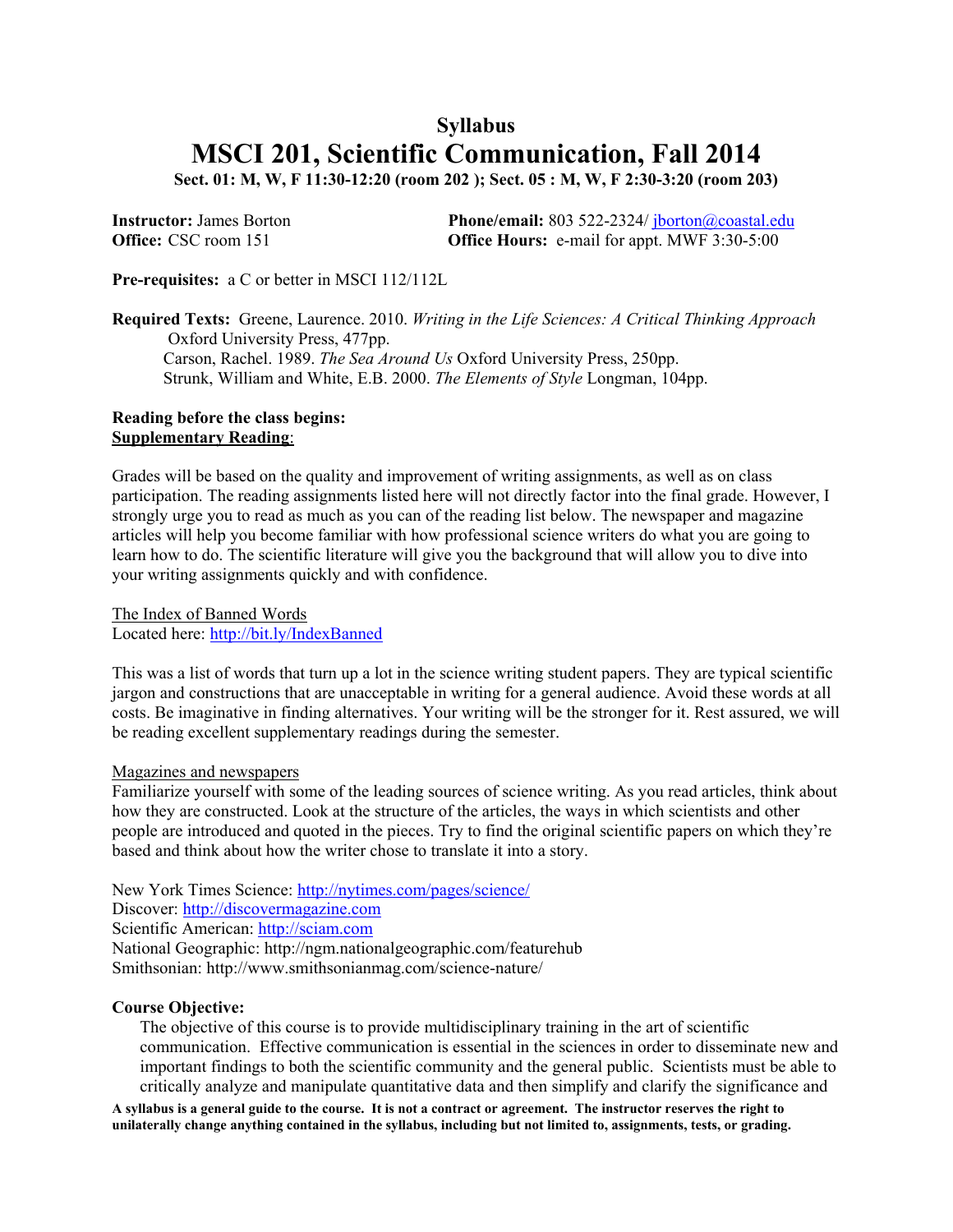meaning of those data through effective graphic representation, written explanation, and oral presentation.

## **Core Curriculum:**

MSCI 201 satisfies Goal 1 Part B of CCU's core curriculum.

**Goal 1.** This course will provide multidisciplinary training in the art of scientific communication. Effective communication is essential in the sciences in order to disseminate new and important findings to both the scientific community and the general public. Scientists must be able to critically analyze and manipulate quantitative data and then simplify and clarify the significance and meaning of those data through effective graphic representation, written explanation, and oral presentation.

Part B. Three (3) additional credit hours shall be taken in a course for communicating in the disciplines. This course may, but does not have to be discipline specific, i.e., it may be communicating in the social sciences or communicating in the natural sciences. All courses with this designation will apply to this core requirement.

#### **Student Learning Outcomes:**

Upon completion of the course, students should

- have learned how to think critically
- be able to critically evaluate research objective and hypothesis statements
- be able to support their own interpretation of data through logical argument and comparison with published literature
- know the components of, and be able to write an outstanding scientific research paper (including abstract, introduction, methods, results, discussion, and literature cited), reporting quantitative findings and theory with clear graphical and written explanations
- be able to design and produce clear and effective graphs, tables, and figures that clarify and simplify the interpretation of complex data sets. This includes the ability to assess potential options for summarizing and presenting data and to perform the basic calculations and manipulations required of the data sets.
- be proficient in the foundational quantitative skills required to manipulate and interpret scientific data (basic algebra skills, unit conversions, scientific notation, metric units, interpretation of graphs…)
- be able to conduct an effective literature search using library and electronic resources and be able to find and utilize on-line data
- be able to properly cite literature and report statistical results in a scientific paper
- be able to design an effective PowerPoint presentation, including effective organization and content, elements of graphic design, and the use of appropriate software presentation features
- be able to deliver an effective oral presentation, including both content and basic oral presentation skills
- know the ethical considerations associated with scientific communications

**Written Assignments:** You will write at least two formal unit papers, including summaries in this class, these writing efforts will be at least 800-900 words long (i.e., about 4-5 pages, typed, double spaced). The writing assignment will go through an extensive drafting process, and each will introduce new challenges. As you move through these units, you will focus on readers' expectations and experiment with multiple ways of communicating with those readers.

**A syllabus is a general guide to the course. It is not a contract or agreement. The instructor reserves the right to unilaterally change anything contained in the syllabus, including but not limited to, assignments, tests, or grading.**  As you work through the writing/presentation units that structure this class, you will complete frequent informal writing tasks meant to allow you to explore your ideas, flesh out your perspectives, and question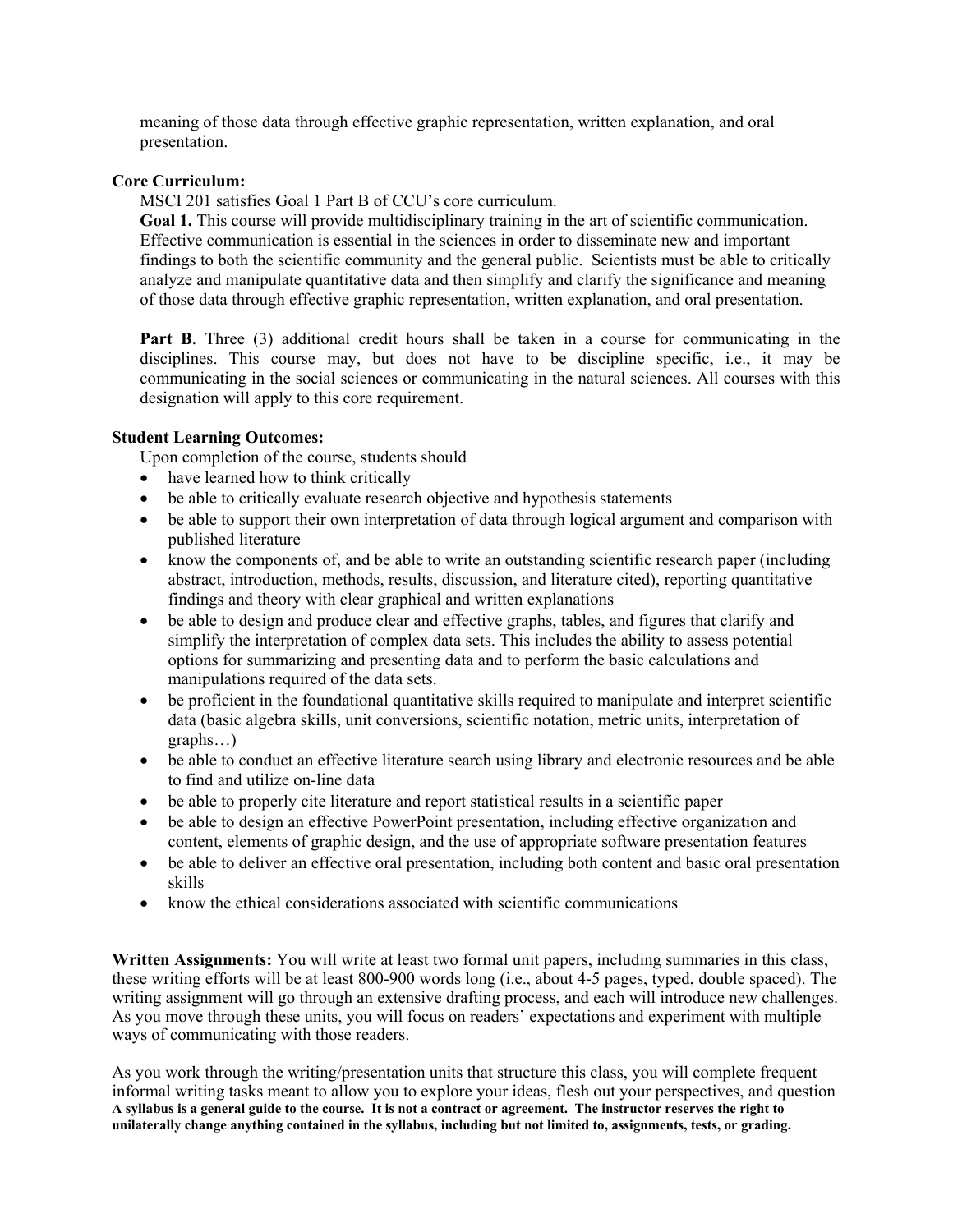the materials we are working with. These generative writing activities will take multiple forms, some will be written in class while others will be done during out of class time, and they will vary in length. They are central to the work you will do as a writer, though, as they allow you space and time to work through your thinking.

In addition, you will complete one collaborative research paper on a selected topic to be outlined later in the course. Details will be provided early into the semester. Also, there will be an oral presentation/poster on a peer reviewed journal article on a selected marine science topic and you will create a PowerPoint presentation that explains the article and that uses the article to illustrate components of a scientific paper.

We'll be taking an in-depth look at all aspects of the writing process—generating questions and ideas, organizing and focusing those ideas, drafting, revising, and editing—so that you can become more aware of the choices available to writers and the effects those choices have on the reader. Along the way, we will also be building your vocabulary and honing your grammar skills. Class sessions will be conducted in a student-centered forum with frequent peer essay workshops in preparation for a final portfolio. **Note**: Preparation requires thoughtfully reading the texts, writing down key points and/or questions, and being willing to share your thoughts and reactions during class discussion. Discussions become difficult and quite boring when all members of the class have not read the assigned texts. Respect yourself as a necessary member of this academic community, as well as your fellow classmates, by being prepared everyday. Please note that many in-class writing exercises assume (and depend upon) your having read the assigned material. **Review your syllabus frequently, and plan your workload accordingly**.

As your instructor, I should not be the only reader for your writing; you need to practice writing for a variety of readers, and you need as many readers as you can get, especially readers who are not also evaluating you. For that reason, we'll be doing a lot of peer response exercises in this class. You will comment on your classmates' writing often (in class, during writing workshops, and in structured Moodle peer response actives) and these responses will be important to your development as a writer as they will enrich your classmates' writing.

#### **Academic Integrity and Plagiarism Statement**

Violations of the Student Code of Conduct (including but not limited to academic dishonesty – cheating & plagiarism) will not be tolerated and may result in removal from the course and a grade of F. Any such violations will be dealt with in strict accordance to Coastal Carolina University guidelines. Poor grades earned due to cheating or plagiarism cannot be removed through the Repeat Forgiveness Policy. For more information see your Student Handbook or http://www.coastal.edu/judicialaffairs/codeofconduct.pdf.

#### **Attendance**

Attendance is required. There are no make-up opportunities for any tests, quizzes, or assignments, except for in the case of a documented medical reason, a death in the family, or if a suitable reason has been cleared with the instructor ahead of time. If you miss a class it is your responsibility to find out what you missed and make up the material. As per the University Catalogue, unexcused absences in excess of 25% of the regularly scheduled classes will result in an F for the course.

#### **Grading:**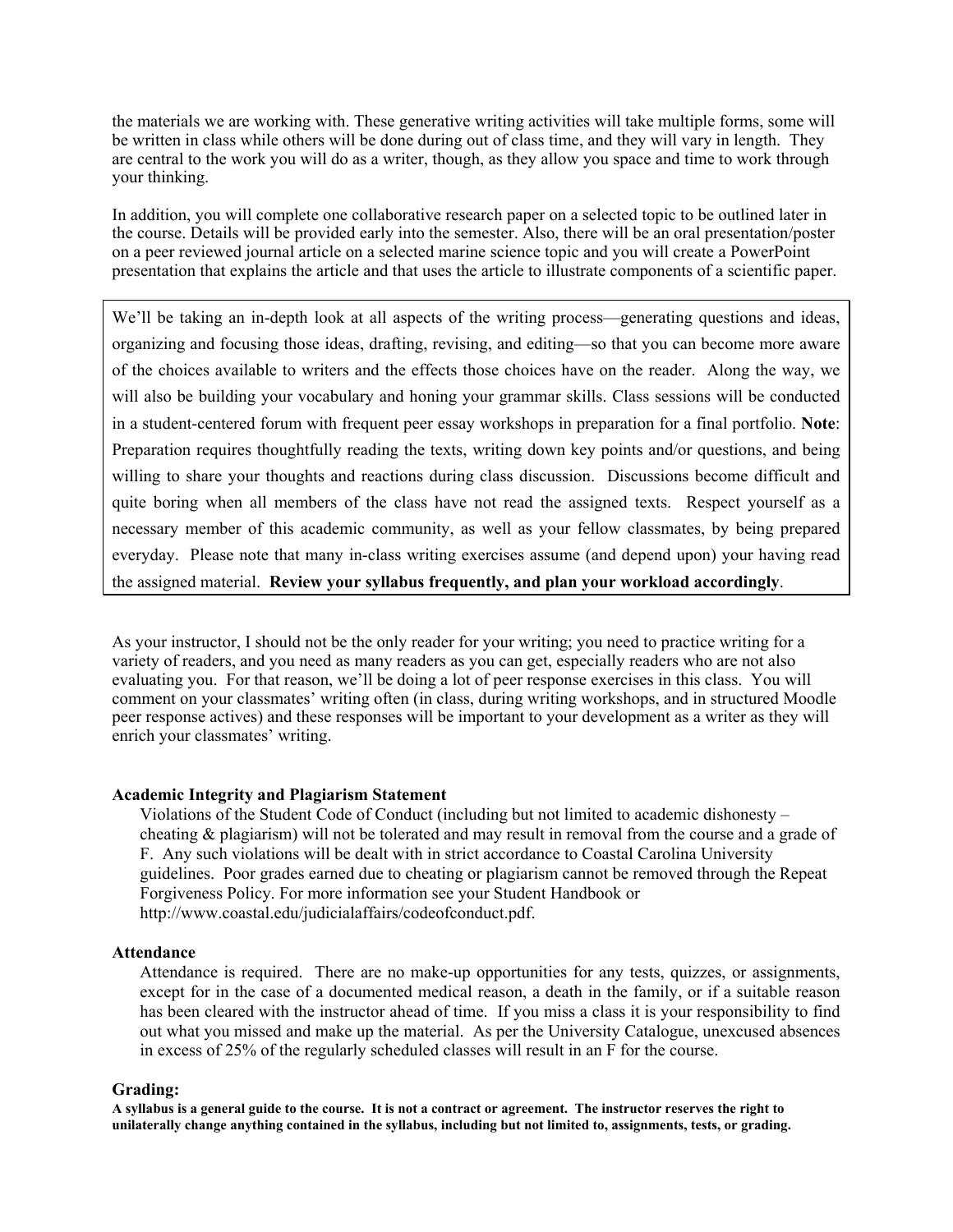| Tests/quizzes                                                     | 10%  |
|-------------------------------------------------------------------|------|
| Research paper                                                    | 20%  |
| Summary writings/ Response paper                                  | 20%  |
| Oral/Poster Presentation                                          | 20\% |
| Class participation (peer review/communication/writing exercises) | 20%  |
| Journal for in-class/Final Exam                                   | 10%  |

**Grading Scale:** A (90-100), B+ (85-89.9), B (80-84.9), C+ (75-79.9), etc…., F (<60)

#### **Journal/Portfolio:**

You must keep a typed daily journal that you must bring to EVERY CLASS. You will submit by the day of the final exam. The journal is worth 10 points towards overall grade, and will be graded on content, insight, and quality of writing. I will likely collect and grade these once during the semester, as well as at the semester's end. I will discuss my expectations for the journal more fully in class. The journal must contain the following:

(1) Clearly written, chronological summaries of the scholarly content (readings and discussion, and observations of **every class**. Each summary should be no shorter than a medium paragraph (about 100 words). There is no maximum length. **These must be done for every class.** (2) Writing-to-learn and other homework and in-class activities that are not for submission.

A syllabus is a general guide to the course. It is not a contract or agreement. The instructor reserves the right to unilaterally change anything contained in the syllabus (that does not contravene University policy), including but not limited to, grading, assignments, and point valuations. This is a preliminary roadmap so no one gets lost or left behind.

| <b>Date</b> | <b>Topic</b>                                                                                                                | <b>Text/Homework</b>                                                                                                                                                                                                                                                                                                                                                                     |
|-------------|-----------------------------------------------------------------------------------------------------------------------------|------------------------------------------------------------------------------------------------------------------------------------------------------------------------------------------------------------------------------------------------------------------------------------------------------------------------------------------------------------------------------------------|
| M<br>8/18   | <b>WEEK 1: SCIENCE &amp; THINKING</b><br>Introduction to Course: The transcendent<br>importance of scientific communication | Intro. to Writing. Handouts and<br>writing diagnostic, student profile<br>sheet. For 8/20 read chapter 1 in<br>Writing in the Life Sciences.                                                                                                                                                                                                                                             |
| W<br>8/20   | Class Discussion and Writing Activity                                                                                       | Read closely and be prepared to<br>discuss the process in <i>Writing</i> pp.<br>3-12. Handout "The Art of Seeing<br>Things" by John Burroughs.<br>http://www.loa.org/images/pdf/Bur<br>roughs Seeing Things.pdf Print<br>out and RENNS writing model.<br>Present image to class for<br>observation exercise. Read for<br>Friday, PDF article, "Verbicide."<br>Assign discussion leaders. |
| F 8/22      | Class Discussion and Writing Activity                                                                                       | Writing exercise on power of<br>observation. In-class writing.<br>Follow-up on assigned reading.<br>Provide writing prompts. Handout<br>"The Growing Inaccessibility of                                                                                                                                                                                                                  |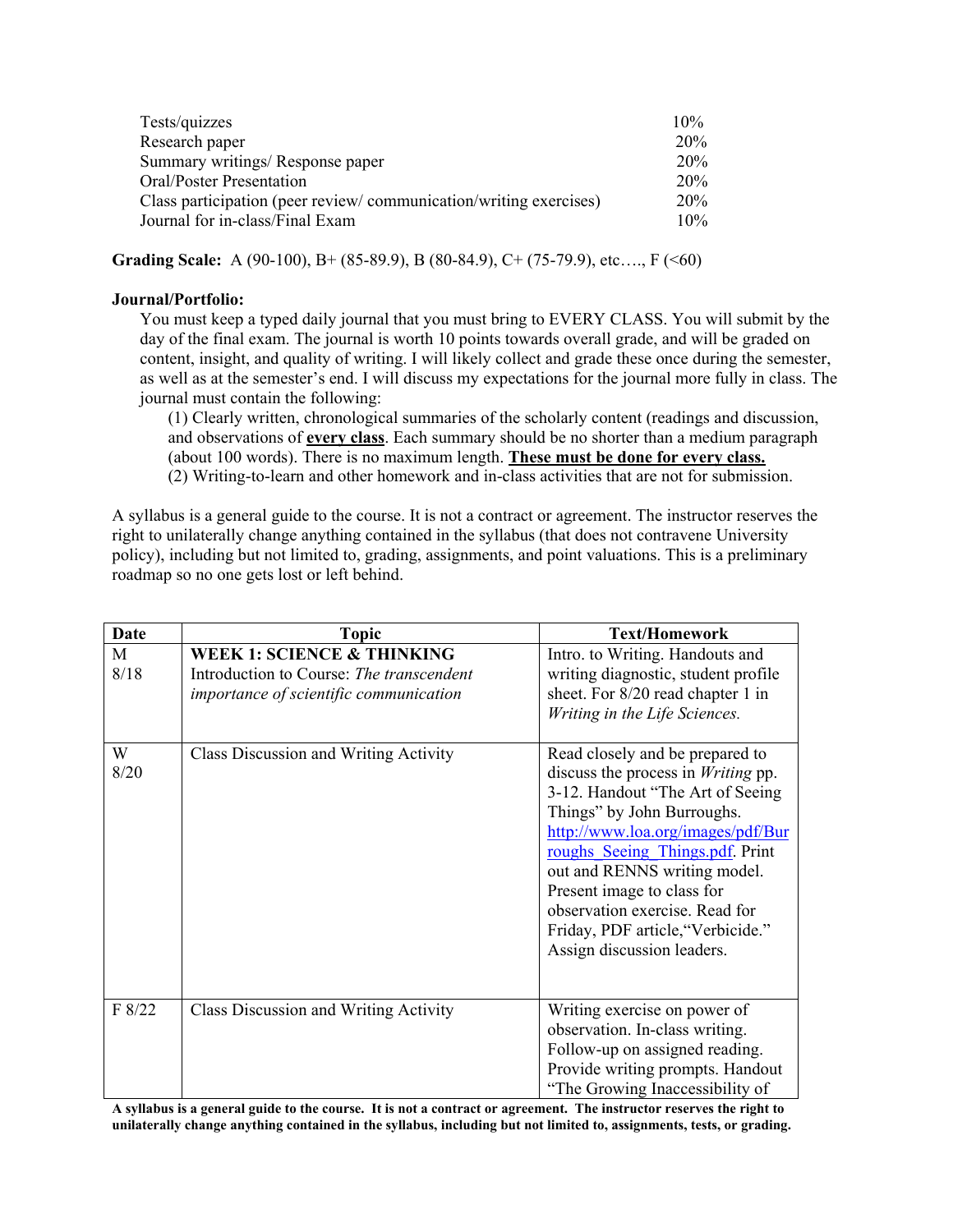|                           |                                                  | Science."                           |
|---------------------------|--------------------------------------------------|-------------------------------------|
| M                         | <b>WEEK 2: SCIENCE &amp;</b>                     | Peer review. Discussion. Written    |
| 8/25                      | <b>THINKING/WRITING</b>                          | response. Searching for Scientific  |
|                           | <b>Critical Thinking</b>                         | Literature pp. in Writing 25-40     |
| W                         |                                                  | Grammar handouts. Avoiding          |
| 8/27                      |                                                  | wordiness. Specific and concise     |
|                           |                                                  | language. Read pp. 42-50 in         |
|                           |                                                  | Writing.                            |
| $\boldsymbol{\mathrm{F}}$ | <b>Class Discussion and Writing Activity</b>     | Grammar test/in class writing.      |
| 8/29                      |                                                  | Misplaced and dangling modifiers.   |
| M                         | <b>WEEK 3: Intro to Writing</b>                  | Holiday/no class                    |
| 9/1                       |                                                  |                                     |
| W                         | Overview of Scientific Research Writing          | For $9/3$ – library introduction to |
| 9/3                       |                                                  | database of Marine Science          |
|                           |                                                  | Journal articles overview.          |
|                           |                                                  | Handouts on peer review articles.   |
| $\boldsymbol{F}$          | <b>Effective Writing: Clear Sentences</b>        | For 9/5: Journal assignment         |
| 9/5                       | "All you have to do is write one true sentence.  | entries. Read Chapter 5             |
|                           | Write the truest sentence that you know." Ernest | "Revising" in Writing.              |
|                           | Hemingway                                        | Handouts. See "The Role of          |
|                           |                                                  | Collaboration in Scientific         |
|                           |                                                  | Communication."                     |
| M                         | <b>WEEK 4: WRITING</b>                           | Bring to class written assignment.  |
| 9/8                       | Effective Writing Cohesion & Paragraphs          | Bring 2 copies.                     |
|                           |                                                  |                                     |
| W                         | Sentences and Paragraphs - Review and Practice   | Test: Friday Summary Writing.       |
| 9/10                      |                                                  | Read Writing Chap. 5 pp. 212-       |
|                           |                                                  | 232.                                |
| $\mathbf{F}$              | <b>CLEAR SENTENCES</b>                           | For 9/15: more from Writing in      |
| 9/12                      |                                                  | Chapter 5.pp. 234-245. Topic        |
|                           |                                                  | sentences, paraphrasing*, etc.      |
| M                         | <b>WEEK 5: SCIENTIFIC PAPERS</b>                 | Read "Can a Jellyfish Unlock the    |
| 9/15                      | <b>Summary Writing</b>                           | Secret of Immortality."             |
|                           |                                                  | http://www.nytimes.com/2012/12/     |
|                           |                                                  | $02/magazine/can-a-jellyfish-$      |
|                           |                                                  | unlock-the-secret-of-               |
|                           |                                                  | immortality.html?pagewanted=all     |
|                           |                                                  | $\&$ r=0.                           |
|                           |                                                  | Handouts on Research                |
|                           |                                                  | Collaborative Paper/Project         |
|                           |                                                  | Assignment (DUE Mon 11/17,          |
|                           |                                                  | Read pp. 188-206 in Writing.        |
| W                         | Introduction to Scientific Writing               | For 9/17 Read in Writing pp.272-    |
| 9/17                      | Overview and Components of a Scientific Paper:   | 286 Revising paragraphs.            |
|                           | Use of Ethos, Logos, & Pathos.                   | Summary draft due. Peer review.     |
| ${\bf F}$                 | Presentations Sylvia Earle on TED go to          | Follow-up on research topics        |
| 9/19                      | http://www.ted.com/talks/sylvia earle s ted pri  | and selection of groups of 5        |
|                           | ze wish to protect our oceans                    | students for assigned topic.        |
|                           |                                                  | Final summary due. (Mandatory       |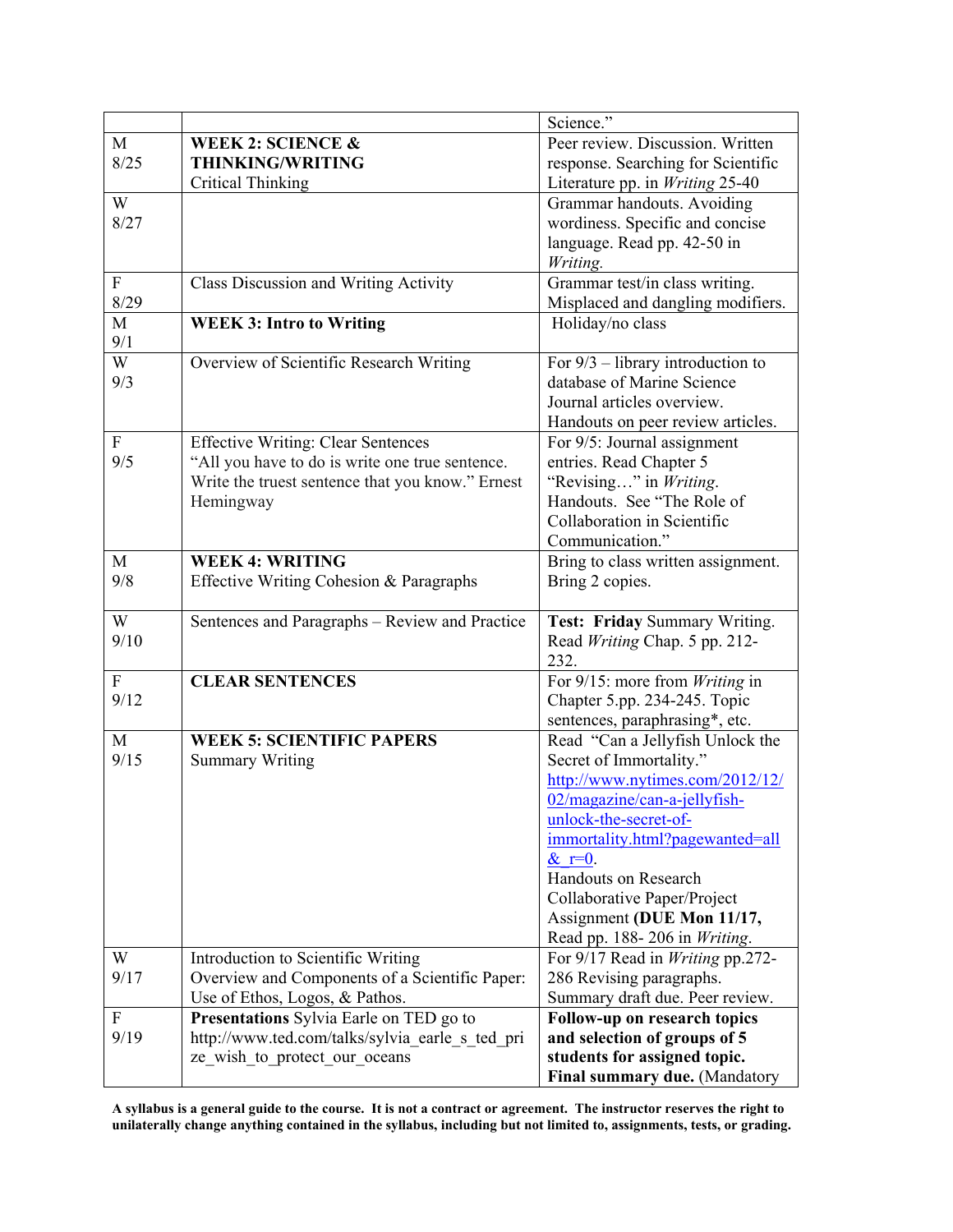|                           |                                               | journal article activity) and       |
|---------------------------|-----------------------------------------------|-------------------------------------|
|                           |                                               | discussion on speaker's (Earle's)   |
|                           |                                               | use of logos, pathos & ethos.       |
|                           |                                               | Writing prompt. Handouts.           |
| M                         | WEEK 6:                                       | Bring in completed worksheet and    |
| 9/22                      | Science and other ways of knowing             | also write a 2-3 page response to   |
|                           |                                               | TED viewed TED talk. Grammar        |
|                           |                                               | exercise. Peer review.              |
| W                         |                                               | Read in <i>Writing</i> pp. 256-273. |
| 9/24                      |                                               | "Revising Paragraphs." Par. Unity   |
|                           |                                               | exercises.                          |
| $\mathbf{F}$              | Catch-up and Synthesis: Guest speaker         | For 9/26: Introduction for          |
| 9/26                      |                                               | Research paper topic/Marine         |
|                           |                                               | Research/Community Service          |
|                           |                                               | Project Outline. Assign literary    |
|                           |                                               | luminaries.                         |
| M                         | <b>Week 7: The Sea Around Us</b>              | Close reading of Rachel Carson's    |
| 9/29                      |                                               | classic. pp.1-36 Expect quiz.       |
|                           |                                               | Assign new literary luminaries.     |
| W                         | Carson continued.                             | pp.37-74 examine writing style      |
| 10/1                      |                                               | (science terms, vocabulary &        |
|                           |                                               | more) Assign literary luminaries.   |
| $\boldsymbol{\mathrm{F}}$ | Carson continued.                             | pp.75-130. Expect vocab quiz.       |
| 10/3                      |                                               | Grammar exercise. Assign literary   |
|                           |                                               | luminaries. Marine Science          |
|                           |                                               | Research topic/Outline due.         |
| M                         | WEEK 8:                                       | Carson pp.131-163. In-class         |
| 10/6                      |                                               | paragraph development writing       |
|                           |                                               | assignment. Assign literary         |
|                           |                                               | luminaries.                         |
| W                         | Carson wrap-up. Note: Mid-term grades posted. | Carson pp. 163-243. Writing         |
| 10/8                      |                                               | prompt. Important out-of-class      |
|                           |                                               | assignment. Distribute Marine       |
|                           |                                               | Science Research Project Outline.   |
| $\mathbf F$               | <b>Student holiday</b>                        | No class                            |
| 10/10                     |                                               |                                     |
|                           |                                               |                                     |
| M                         | <b>WEEK 9: SCIENTIFIC PRESENTATIONS</b>       | Read in Writing pp. 335-350.        |
| 10/13                     |                                               | Expect exercises. Handout           |
| W                         | Scientific Writing                            | Avoiding sentence fragments.        |
| 10/15                     |                                               | Affect vs. Effect usage.            |
|                           |                                               | Incorporating quotations and in-    |
|                           |                                               | text citations.                     |
| $\mathbf F$               | Scientific Writing                            | <b>Marine Science Research</b>      |
| 10/17                     |                                               | <b>Outline due. Peer</b>            |
|                           |                                               | review/presentations.               |
| M                         | <b>WEEK 10: Writing/Speaking</b>              | Guest speaker Dr. Tim Kana          |
| 10/20                     |                                               |                                     |
| W                         | Practice writing/mini-oral presentations      | <b>Rachel Carson writing</b>        |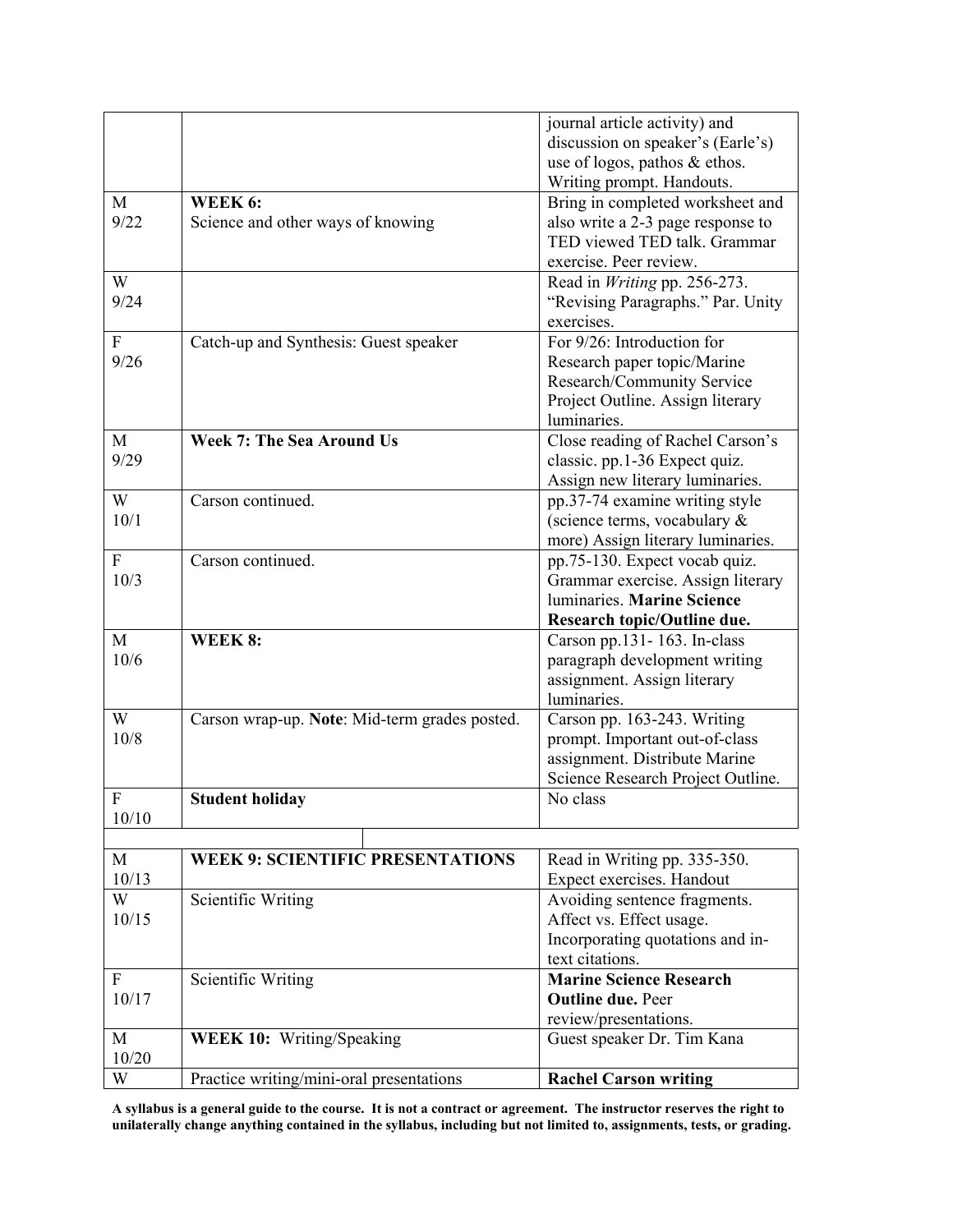| 10/22            |                                                 | assignment due bring 2 copies.                                          |
|------------------|-------------------------------------------------|-------------------------------------------------------------------------|
|                  |                                                 | Peer review. Read Barry Lopez's                                         |
|                  |                                                 | "A Presentation of Whales" here's                                       |
|                  |                                                 | link                                                                    |
|                  |                                                 | http://engl250environarratives.files                                    |
|                  |                                                 | .wordpress.com/2012/12/lopez-                                           |
|                  |                                                 | presentation-of-whales.pdf Assign                                       |
|                  |                                                 | literary luminaries.                                                    |
| $\mathbf{F}$     | Practice writing/oral presentations             | Discussion of "Whales" story.                                           |
| 10/24            |                                                 | Final introduction for research                                         |
|                  |                                                 | paper due.                                                              |
| M                | <b>WEEK 11: Rhetorical Goals for Scientific</b> | Read in Writing pp. 380-393 in-                                         |
| 10/27/           |                                                 | class exercises.                                                        |
|                  | <b>Papers</b>                                   |                                                                         |
| W                |                                                 |                                                                         |
| 10/29            |                                                 | More in <i>Writing</i> pp. 395-413. Read                                |
|                  |                                                 | scientific paper. Will forward pdf.<br>"Dioxins and Dioxin-Like PCBs in |
|                  |                                                 |                                                                         |
|                  |                                                 | Marine Mammals from Australia."                                         |
| F                |                                                 | Exercise on incorporating                                               |
| 10/31            |                                                 | quotations and in text citations.                                       |
|                  |                                                 | Read pp. 453-475 Guide to                                               |
|                  |                                                 | preparing and delivering oral                                           |
|                  |                                                 | presentation. Handout research                                          |
|                  |                                                 | citation exercise. Due on 11/3.                                         |
| M                | <b>WEEK 12: Oral/Poster Presentations</b>       |                                                                         |
| 11/3             |                                                 |                                                                         |
| W                | <b>Oral Presentations</b>                       |                                                                         |
| 11/5             |                                                 |                                                                         |
| F                | <b>Oral Presentations</b>                       |                                                                         |
| 11/7             |                                                 |                                                                         |
| M                | <b>WEEK 13:</b>                                 | Exercise on CV preparation/cover                                        |
| 11/10            | <b>Oral Presentations</b>                       | letter.                                                                 |
| W                |                                                 | Produce rough CV & cover letter.                                        |
| 11/12            |                                                 |                                                                         |
| $\boldsymbol{F}$ | Oral Presentations                              | <b>Note: Draft Collaborative</b>                                        |
| 11/14            |                                                 | Research paper due. Peer review.                                        |
| M                | <b>WEEK 14: FINAL ORAL</b>                      | Submit formal CV and cover                                              |
| 11/17            | <b>PRESENTATIONS</b>                            | letter.                                                                 |
|                  | <b>Research Paper Deadline</b>                  |                                                                         |
|                  | <b>Final Oral Presentations</b>                 |                                                                         |
| W                | <b>Final Oral Presentations</b>                 |                                                                         |
| 11/19            |                                                 |                                                                         |
| F                | Wrap-up Oral Presentations - What did we learn? | Please work on portfolio/journal                                        |
| 11/21            | <b>Final Research Paper Deadline</b>            | after holiday.                                                          |
|                  |                                                 |                                                                         |
| $\mathbf{M}$     | <b>WEEK15</b>                                   | No class                                                                |
|                  |                                                 |                                                                         |
| 11/24            | Thanksgiving holiday.                           |                                                                         |
| W                | Thanksgiving holiday                            | No class                                                                |
| 11/26            |                                                 |                                                                         |